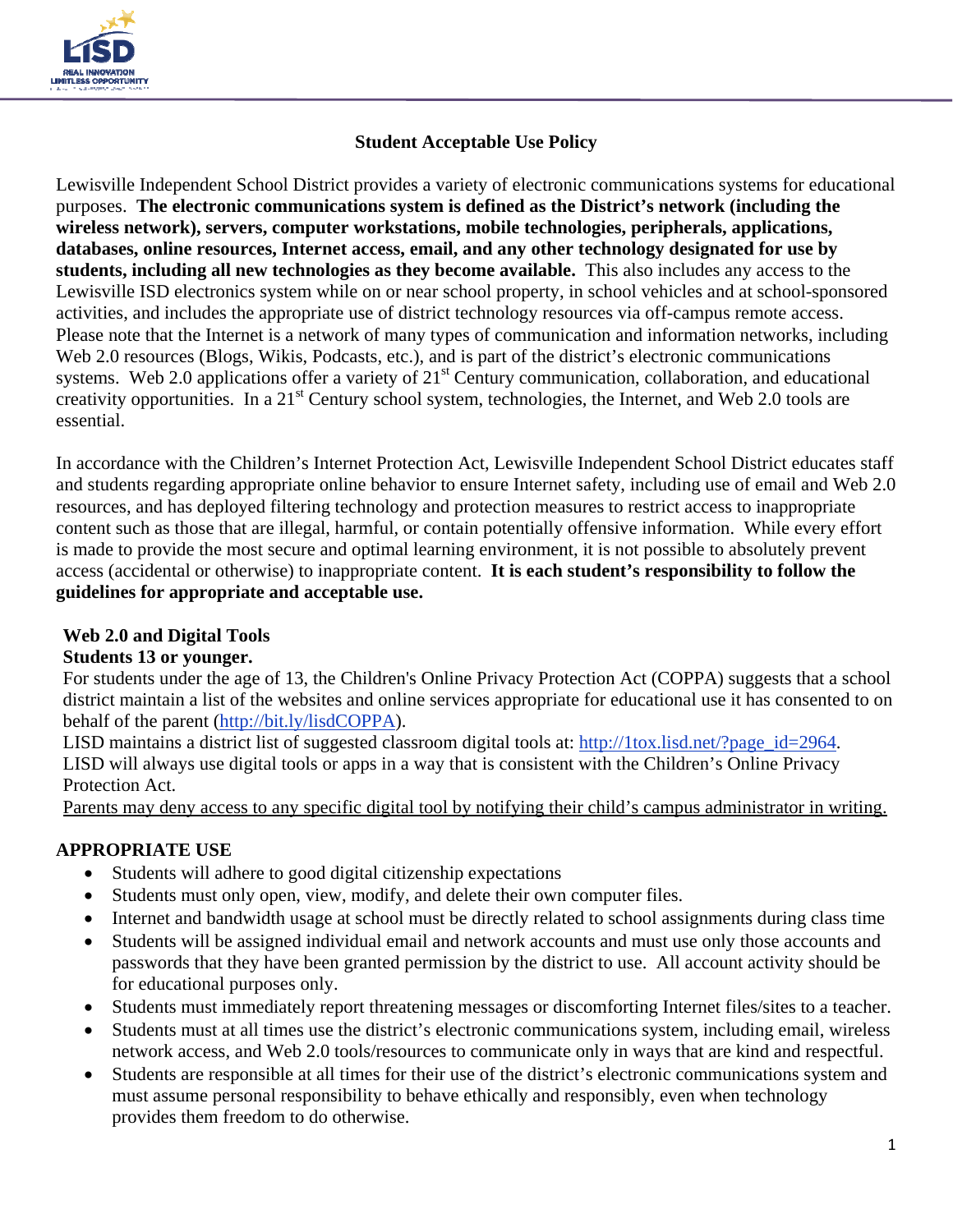

Students will use LISD guest wifi access for filtering purposes on *Bring Your Own Technology* devices.

### **INAPPROPRIATE USE**

- Wireless Hotspots not provided by LISD are prohibited on the LISD network.
- Using the district's electronic communications system for illegal purposes including, but not limited to, cyberbullying, gambling, pornography, and computer hacking.
- Disabling or attempting to disable any system monitoring or filtering or security measures.
- Sharing user names and passwords with others; and/or borrowing someone else's username, password, or account access.
- Purposefully opening, viewing, using or deleting files belonging to another system user without permission.
- Electronically posting data (including but not limited to audio recordings, video recordings, images, and personal information) about others or oneself when it is not related to a class project and / or without the permission of all parties.)
- Downloading or plagiarizing copyrighted information without permission from the copyright holder.
- Intentionally introducing a virus or other malicious programs onto the district's system.
- Electronically posting messages or accessing materials that are abusive, obscene, sexually oriented, threatening, harassing, damaging to another's reputation, or illegal.
- Gaining unauthorized access to restricted information or network resources.

# **SPECIAL NOTE: CYBERBULLYING**

Cyberbullying is defined as the use of any Internet-connected device for the purpose of bullying, harassing, or intimidating another student. This includes, but may not be limited to:

- Sending abusive text messages to cell phones, computers, or Internet-connected game consoles.
- Posting abusive comments on someone's blog or social networking site (e.g., MySpace or Facebook).
- Creating a social networking site or web page that masquerades as the victim's personal site and using it to embarrass him or her.
- Making it appear that the victim is posting malicious comments about friends to isolate him or her from friends.
- Posting the victim's personally identifiable information on a site to put them at greater risk of contact by predators.
- Sending abusive comments while playing interactive games.
- Recording and distributing media with the intent to manipulate or embarrass others.

### **CONSEQUENCES FOR INAPPROPRIATE USE**

- Appropriate disciplinary or legal action in accordance with the Student Code of Conduct and applicable laws including monetary damages.
- Suspension of access to the district's electronic communications system.
- Revocation of the district's electronic communications system account(s); and/or
- Termination of System User Account: The district may deny, revoke, or suspend specific user's access to the district's system with or without cause or notice for lack of use, violation of policy or regulations regarding acceptable network use, or as a result of disciplinary actions against the user.
- Possible criminal action.

# **EMERGENCY PLAN**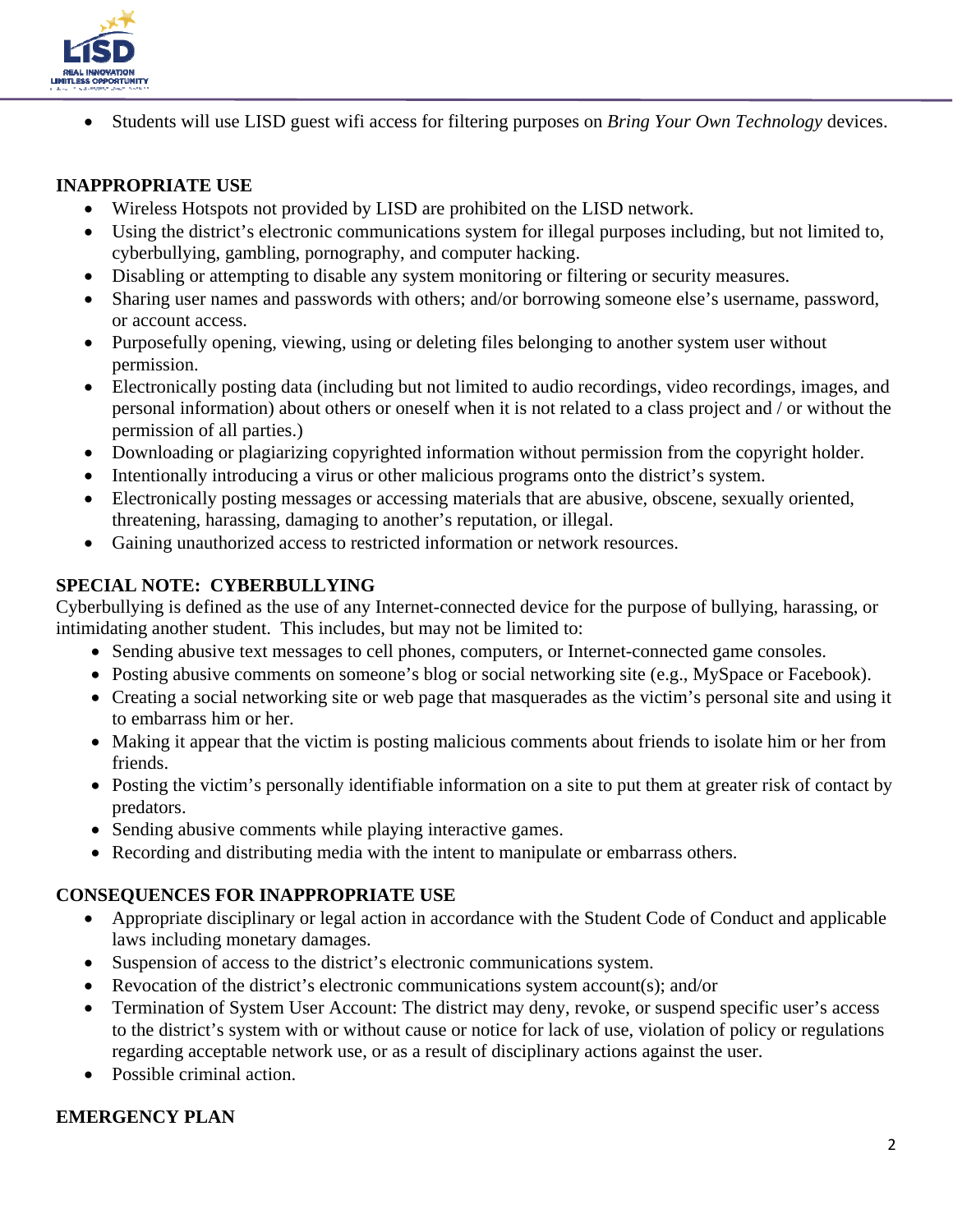

During an emergency situation, students may only use their cell phones to contact 911. All other calls will be in violation of the AUP. Status, actions required, and official information will be communicated to parents and others by the District.

### **Electronic Communication Devices:** *Bring Your Own Technology*

LISD is excited about the new learning opportunities available through *Bring Your Own Technology.* It is our goal that students and teachers will collaborate in rich, engaging learning experiences using technology. Students may bring their own technology and utilize personal electronic communication devices at school and at school activities. Students may use these devices in the classroom when the teacher deems them appropriate for educational purposes. All devices must remain silent or be put away unless being used within a lesson during class time. Students may also use devices during non-instructional times, such as passing periods, lunch and before/after school.

Devices include, but are not limited to, the following: notebooks, smart phones, iPhones, iPads, iPods, mp3 players and eReaders. All devices should be clearly labeled with student's full name. Students are responsible for personal property brought to school and should keep personal items with self or in a locked space. Devices should be charged prior to bringing them to school.

In the event the technology is used inappropriately, normal disciplinary consequences may occur.

### **Student Agreement:**

I understand that my use of the Lewisville ISD electronic communication system is not private and that the Lewisville ISD will monitor activity on the computer system.

I have read the district's *Acceptable Use Policy* and agree to abide by their provisions.

I understand that violation of these provisions may result in suspension or revocation of system access as well as appropriate disciplinary action.

|                   | Grade |  |
|-------------------|-------|--|
| Student ID        |       |  |
| Student Signature |       |  |